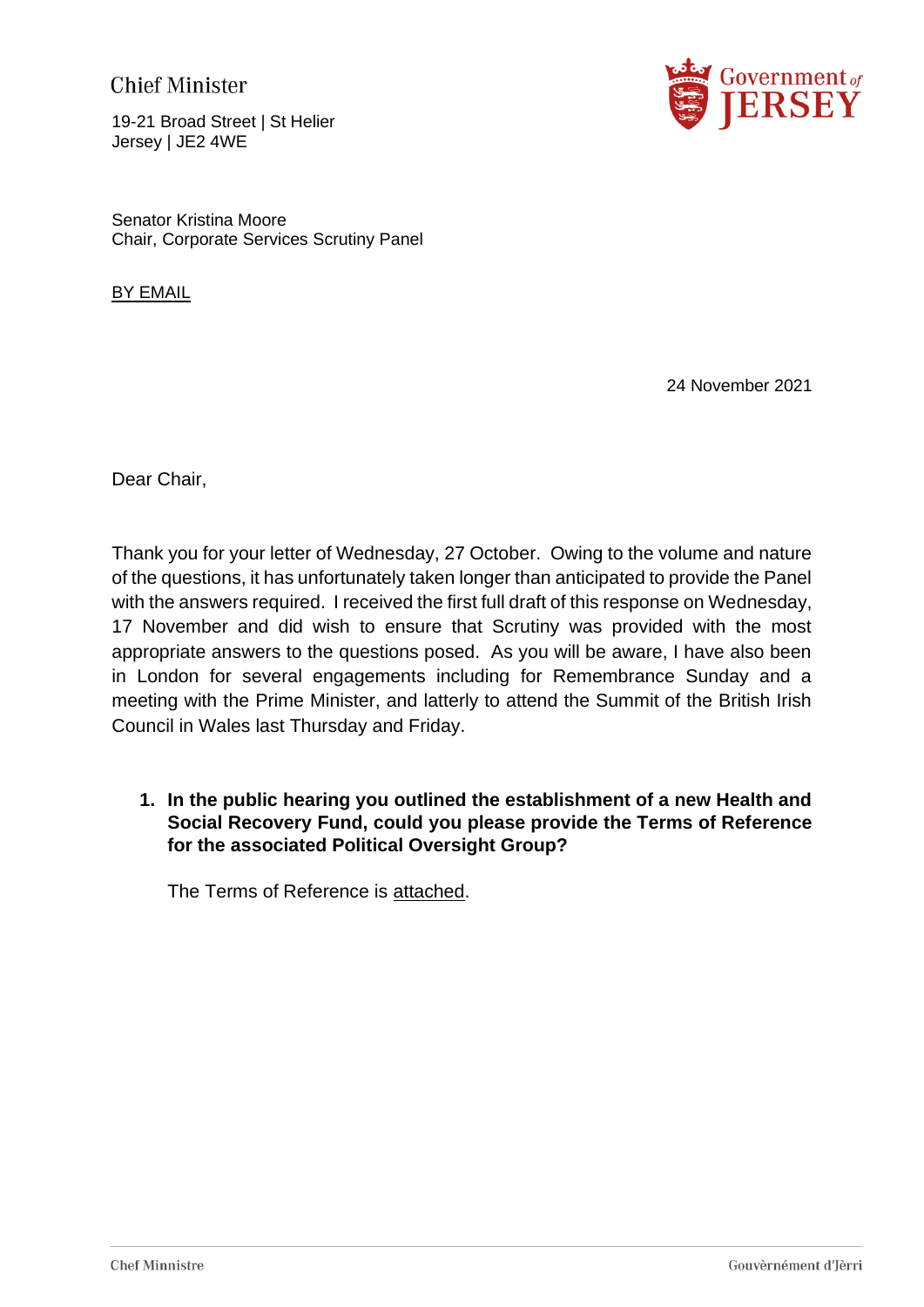# **Chief Minister**



**2. Please could you provide a breakdown by department of Government of Jersey employees numbers, vacant positions and departures in the years 2019, 2020 and 2021 to date.**

|                                                         | 2018                        |             | 2019                        |             |                             | 2020        |  | <b>Jan - Oct 2021</b>       |             | 2018         | 2019         | 2020        | Jan -<br>Oct<br>2021 |
|---------------------------------------------------------|-----------------------------|-------------|-----------------------------|-------------|-----------------------------|-------------|--|-----------------------------|-------------|--------------|--------------|-------------|----------------------|
| <b>Departm</b><br>ent                                   | Av.<br><b>Headco</b><br>unt | Leav<br>ers | Av.<br><b>Headco</b><br>unt | Leav<br>ers | Av.<br><b>Headco</b><br>unt | Leav<br>ers |  | Av.<br><b>Headco</b><br>unt | Leav<br>ers | Leav<br>ers  | Leav<br>ers  | Leav<br>ers | Leav<br>ers          |
| Chief<br>Operatin<br>g Office                           | 175.5                       | 35          | 179.4                       | 23          | 184.6                       | 12          |  | 255.9                       | 20          | 19.9<br>$\%$ | 12.8<br>$\%$ | 6.5%        | 7.8%                 |
| Children,<br>Young<br>People,<br>Edu &<br><b>Skills</b> | 2,018.4                     | 162         | 2,173.4                     | 137         | 2,291.7                     | 147         |  | 2,347.8                     | 156         | 8.0%         | 6.3%         | 6.4%        | 6.6%                 |
| Custome<br>r and<br>Local<br><b>Services</b>            | 247.8                       | 20          | 248.8                       | 24          | 267.4                       | 22          |  | 312.1                       | 20          | 8.1%         | 9.6%         | 8.2%        | 6.4%                 |
| Health<br>and<br>Communi<br>ty<br><b>Services</b>       | 2,437.8                     | 188         | 2,318.7                     | 143         | 2,388.4                     | 235         |  | 2,461.9                     | 170         | 7.7%         | 6.2%         | 9.8%        | 6.9%                 |
| Infrastruc<br>ture,<br>Housing<br>and                   | 587.7                       | 37          | 578.9                       | 61          | 580.3                       | 28          |  | 581.5                       | 36          | 6.3%         | 10.5<br>%    | 4.8%        | 6.2%                 |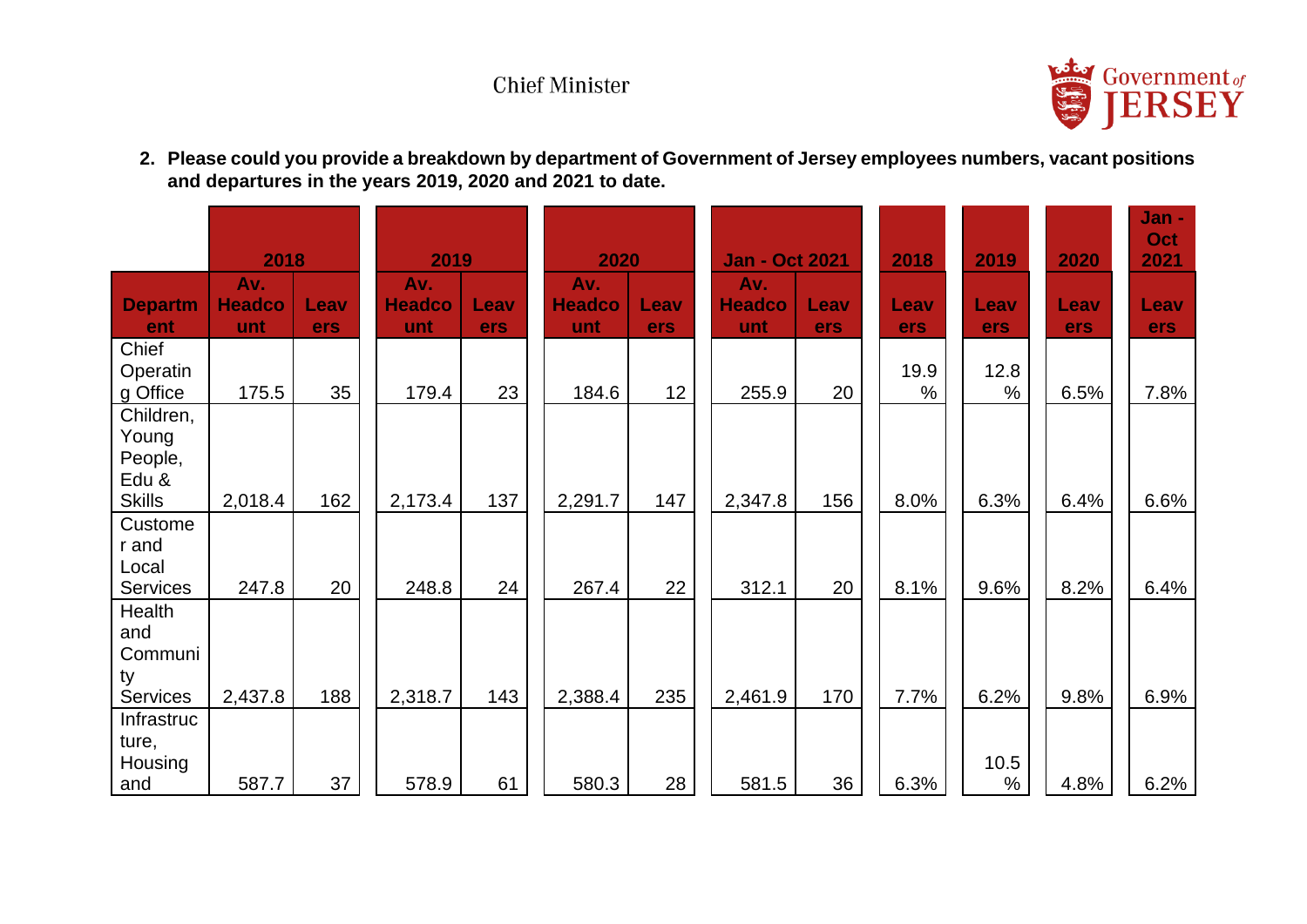| <b>Chief Minister</b>                                      |                  |           |                  |           |                  |                |  |                  |                  | Estes<br>Government of<br>ERSI |              |              |              |
|------------------------------------------------------------|------------------|-----------|------------------|-----------|------------------|----------------|--|------------------|------------------|--------------------------------|--------------|--------------|--------------|
| Environm                                                   |                  |           |                  |           |                  |                |  |                  |                  |                                |              |              |              |
| ent<br>Justice<br>and<br>Home<br>Affairs                   | 712.6            | 65        | 713.2            | 53        | 771.8            | 56             |  | 832.2            | 89               | 9.1%                           | 7.4%         | 7.3%         | 10.7<br>$\%$ |
| Non-<br>executive<br>s and<br>legislatur<br>$\mathbf{e}$   | 247.0            | 25        | 255.2            | 23        | 258.5            | 17             |  | 262.4            | 14               | 10.1<br>$\%$                   | 9.0%         | 6.6%         | 5.3%         |
| Office of<br>the Chief<br>Executiv<br>${\bf e}$            | 66.3             | 17        | 88.5             | 12        | 98.3             | $9\,$          |  | 110.3            | $\boldsymbol{9}$ | 25.6<br>$\%$                   | 13.6<br>$\%$ | 9.2%         | 8.2%         |
| Strategic<br>Policy,<br>Planning<br>and<br>Performa<br>nce | 80.9             | 4         | 80.5             | 9         | 91.3             | $\overline{7}$ |  | 95.7             | 6                | 4.9%                           | 11.2<br>$\%$ | 7.7%         | 6.3%         |
| Treasury<br>and<br>Exchequ                                 |                  |           |                  |           |                  |                |  |                  |                  | 13.1<br>$\%$                   | 14.4         |              |              |
| er<br><b>Total</b>                                         | 236.3<br>6,798.5 | 31<br>584 | 222.4<br>6,843.8 | 32<br>517 | 258.3<br>7,167.2 | 21<br>554      |  | 294.1<br>7,533.0 | 24<br>544        | 8.6%                           | $\%$<br>7.6% | 8.1%<br>7.7% | 8.2%<br>7.2% |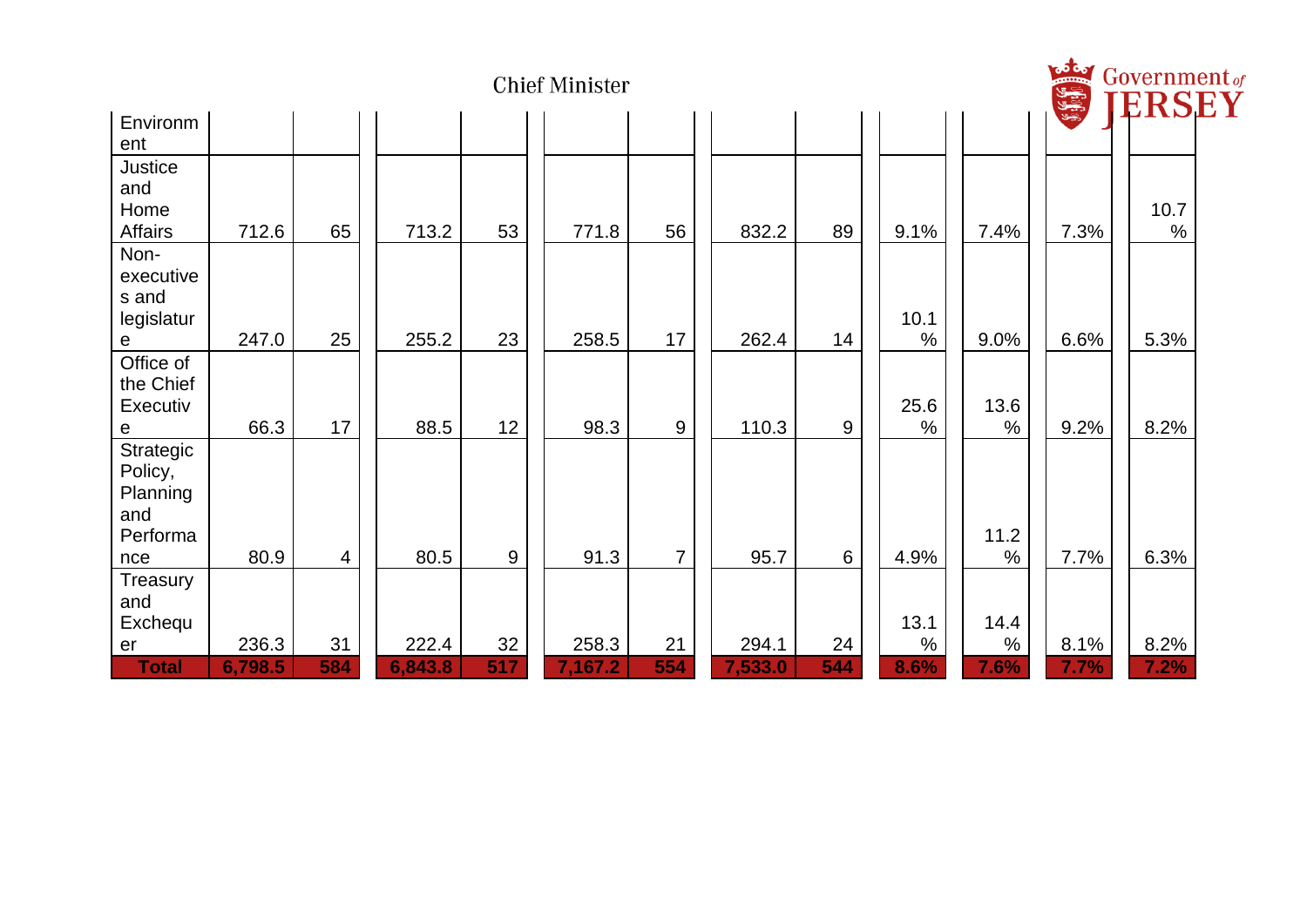

The provision of vacancy data would be inaccurate as the systems maintenance and configuration over the years has changed. Poor maintenance between 2018 and 2020 has meant the vacancy numbers are not reliable. We are completing vacancy reconciliations at present and can provide more accurate data for current vacancies in December.

#### **Revenue Programmes**

### **Migration Policy (GP20-CSP3-2-09) and Migration Policy Implementation (GP20- CSP3-4-02)**

# **3. There is no change in the Migration Policy allocation, has the delay in its production not impacted revenue requirement?**

The migration control project remains on budget. The budget includes operational staff costs for 2022 onwards. Some of the 2022 allocation may be used to support project staff costs, as needed, prior to the recruitment of operational staff.

### **4. The summary business case for Migration Policy Implementation (GP20-CSP3-4- 02)**1 **1 indicated that "a savings proposal in the 2021 Government plan seeks to increase the fees collected under the Control of Housing and Work Law to provide an additional £600,000 of annual income". Could you provide a breakdown on how this will be achieved?**

The details included in the business case were prepared before the final version of the GP was confirmed and this initiative was not carried through to the final version of the GP.

# **Census 2021 (GP20-OI1-01)**

### **5. Could you please confirm that no further funding for the Census is required in 2022?**

GP20-OI1-01 allocated £250,000 in 2020 and £450,000 in 2021 for the census (£700,000 in total). The publication of the 2021 census results will (as for the 2011 Census) run into the early part of the year following the census (2022 for the 2021 Census). The key census results will be published in Q1 and Q2 2022, as already included in Statistics Jersey's release schedule.

<sup>1</sup> [Government Plan 2021-24 Annex, P.71](https://www.gov.je/SiteCollectionDocuments/Government%20and%20administration/ID%20Government%20Plan%20Annex%202021%20to%202024%20CB.pdf#page=71)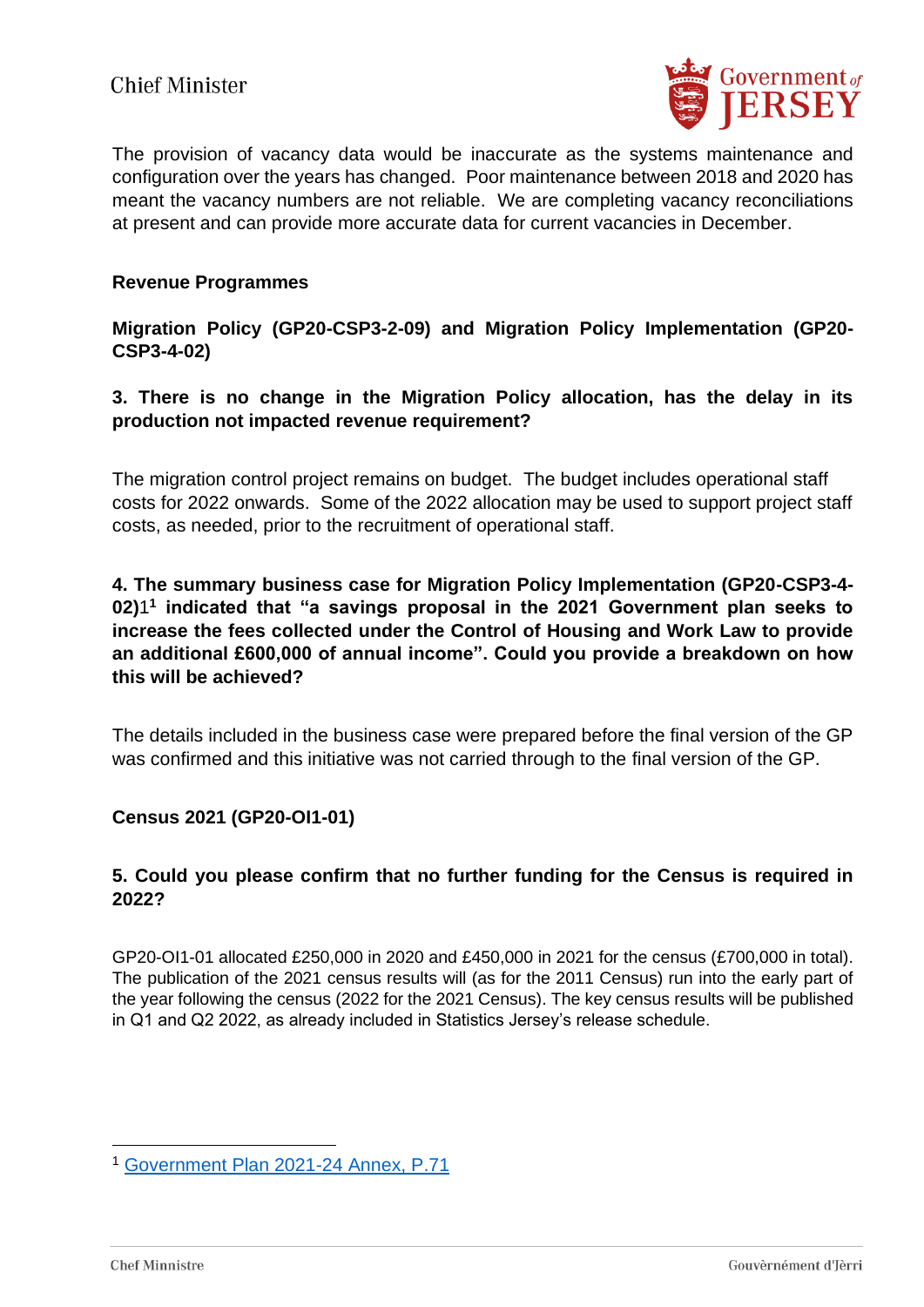In practice the spend on the census will be:

2020 - £106,656 actual spend

2021 - £506,000 forecast spend

### 2022 – £50,000 estimated

The total cost of the census is estimated to be £662,656 - around £37,000 less than the total budget allowed within the 2020 Government Plan. However, the spend profile by year has turned out differently from the profile in the original business case.

This profiling issue has been managed by allowing underspends in 2020 and overspends in 2021 and 2022, which were offset by underspends elsewhere within SPPP.

# **Commercial services - enhanced capabilities (GP20-OI3-02) and Commercial services – restructure (GP21-OI3-15)**

# **6. It appears funding requirement for commercial service revenue programmes have stabilised, will these be ongoing costs moving forward**

Yes, these costs are ongoing.

GP20-O13-02 was to stabilise the service, with GP21-O13-015 supporting the implementation of the new target operating model, the budget included additional funds over and above the ongoing costs over

21/22 to support additional resource to support the implementation of the TOM.

# **7. Are these programmes on track?**

The programme has been impacted by recruitment challenges and significant activity relating to the COVID-19 response.

The Target Operating Model design was completed, but the core programme has been re-baselined for the aforementioned reasons and is progressing at pace with a significant amount of work in design and development to both improve commercial capability and implement enhanced processes and governance to enable and protect colleagues across the organisation. This forms part of the 4-year transformation plan.

It should be noted that in relation to the restructure – the first phase has been implemented but resourcing of positions is ongoing, and unfortunately procurement and commercial skills are in high demand across sectors and jurisdictions at the moment.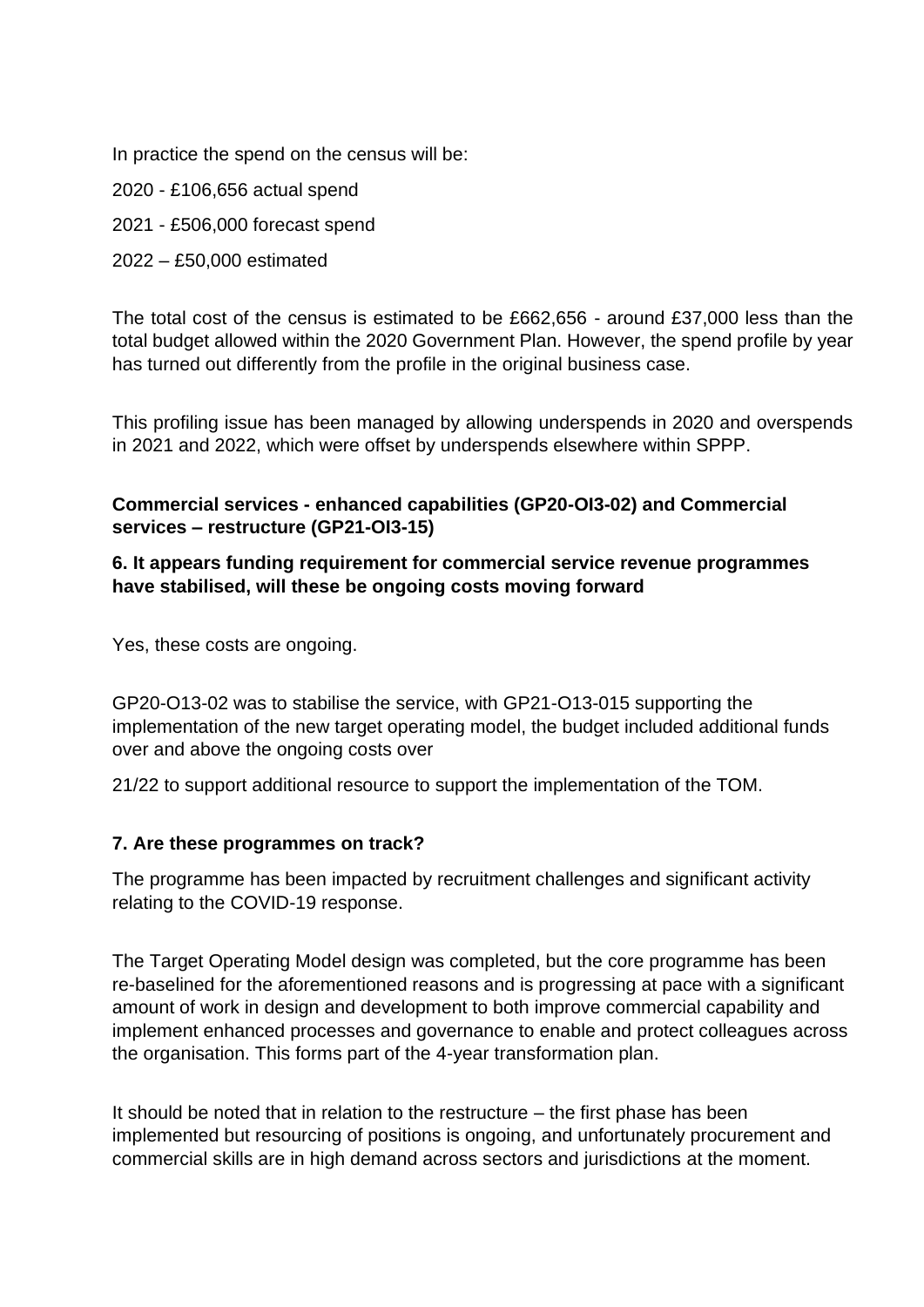Whilst it was recognised that this would require specialist interim skills at the start, we had hoped to have been in a more resilient position from a permanent recruitment by now and are looking at ways in which we can turn this position around.

# **Enabling policy excellence (GP20-OI3-04)**

### **8. Will £80,000 be the ongoing cost of the programme enabling policy excellence?**

Enabling policy excellence (GP20-OI3-04) was provided with £80,000 to support the Government of Jersey's ambition to provide world class policy development. This funding is required on an annual basis, so it is correct that it will be an ongoing investment in the policy function. The distribution was £20k in 2021, £60k in 2022, and £80k in each of the years 2023, 2024 and 2025.

The Government's Head of Profession for policy is Paul Wylie, Group Director for Policy in SPPP. During 2021, this fund has supported the introduction of a new set of policy standards for each grade of policy staff, a new policy graduate scheme for Islanders commencing in Quarter 2 2022, and new training opportunities. A monthly Senior Leaders Group provides guidance for the work and encompasses associated departments such as the Ministerial Support Unit and the States Greffe.

# **Modernisation and Digital - enhanced capabilities (GP20-OI3-09)**

### **9. Funding for Modernisation and Digital - enhanced capabilities (GP20-OI3-09) has been redistributed, taking £600,000 estimated spend in 2024 and splitting it between 2022 and 2023, why has this occurred?**

Based on the recruitment plan for the Target Operating Model and the need to fill in vacancies, the M&D Department needed an appropriate funding year on year. The per annum growth allocated has been reviewed by the Head of Transformation to:

- ensure feasibility,
- attract necessary staff, and
- meet skills and salary expectations.

The growth reaches its full BAU cost at £6m in 2025 rather than the original 2024 plan based on the recruitment plan, increment and grades. The department needed the flexibility to add additional roles as gaps as shortages are identified with the new requirements coming from the TOM.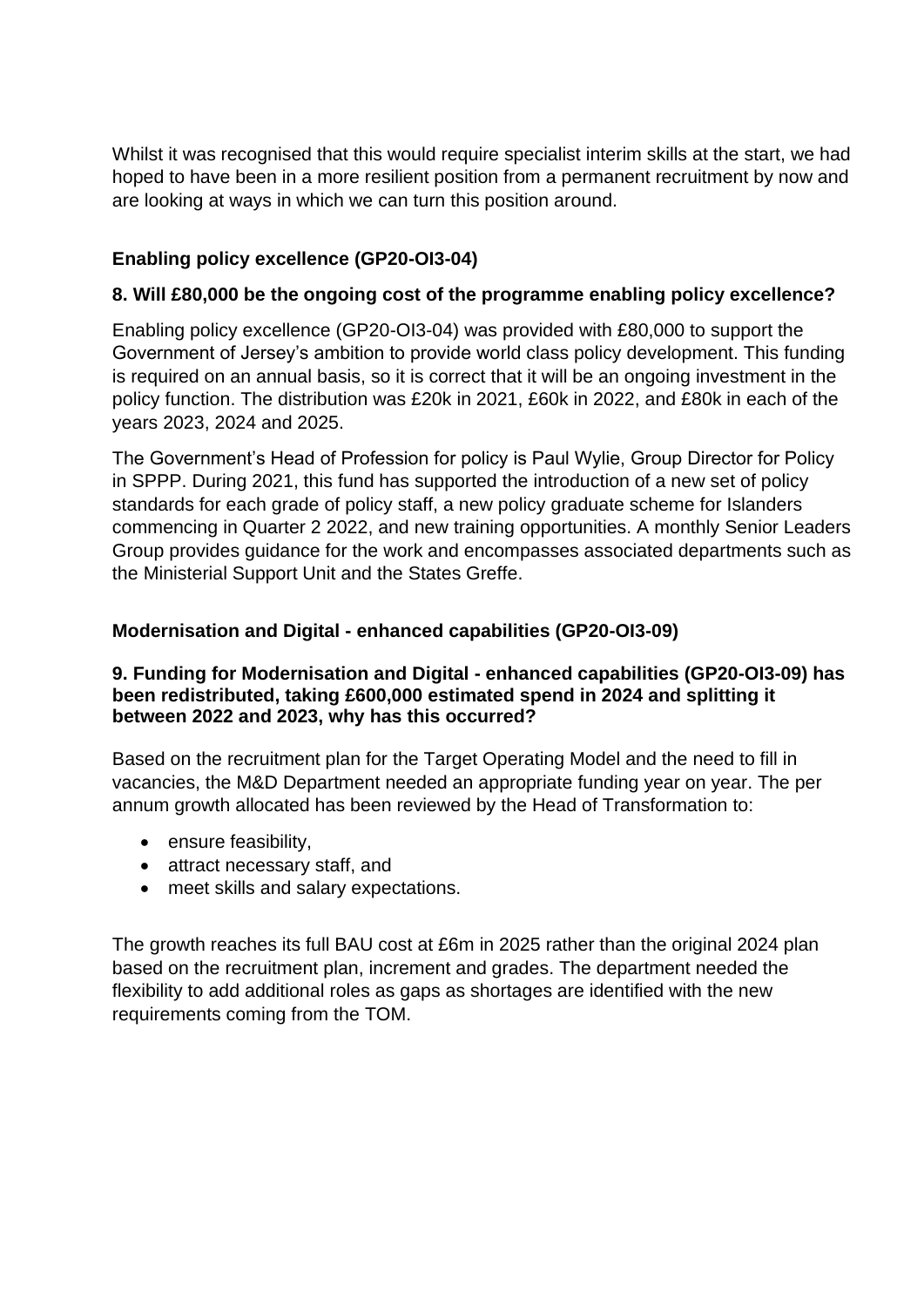|                               |                       |                                                            |                                                              | 2021 Revised<br><b>Allocation</b> | 2022 Revised<br><b>Allocation</b> | 2023 Revised<br><b>Allocation</b> | 2024<br><b>Revised</b><br><b>Allocation</b> | 2025<br><b>Allocation</b> |
|-------------------------------|-----------------------|------------------------------------------------------------|--------------------------------------------------------------|-----------------------------------|-----------------------------------|-----------------------------------|---------------------------------------------|---------------------------|
| $2021 -$<br>2024<br><b>GP</b> | GP20-<br>$O13-$<br>09 | Modernisation<br>and Digital -<br>enhanced<br>capabilities | Modernisation<br>& Digital -<br>Target<br>Operating<br>Model | 5,000                             | 4,950                             | 5,050                             | 6,000                                       | 6,000                     |
| Re-<br>profiled               | GP20-<br>$O13-$<br>09 | Modernisation<br>and Digital -<br>enhanced<br>capabilities | Modernisation<br>& Digital -<br>Target<br>Operating<br>Model | 5,000                             | 5,200                             | 5,400                             | 5,400                                       | 6,000                     |

# **People and Corporate Services - enhanced capabilities (GP20-OI3-10)**

# **10. There is a reduction in budget allocations for the programme People and Corporate Services - enhanced capabilities (GP20-OI3-10), equating to £1.5 million over 2022- 24, what has allowed this?**

The People and Corporate Services Target Operating Model set out transition phases including 'stabilise', 'sustain' and 'strategy'. These phases support the department in being able to develop following from years of under investment. During the 'stabilise' and 'sustain' phases People and Corporate Services appointed a number of interim resources, as the department develops, and as succession planning takes place these interim appointments will no longer be required.

# **a. Reduction in budget requirement also took place in the previous Government Plan, are there continuing issues in recruiting to the Target Operating Model?**

People and Corporate Services experienced delays in recruitment during 2020 due to the reallocation of resourcing during the Pandemic, this is no longer an issue and recruitment to the remaining roles within the Target Operating Model is steadily progressing.

### **11. The Panel has made a number of recommendations as part of its People and Culture Review, such as enhancing the People Dashboard which has been accepted, is there sufficient funding allocation in programmes to meet these?**

#### **a. How will they be prioritised?**

Prioritisation for accepted recommendations has been outlined in Appendix 1 of S.R.12/2021.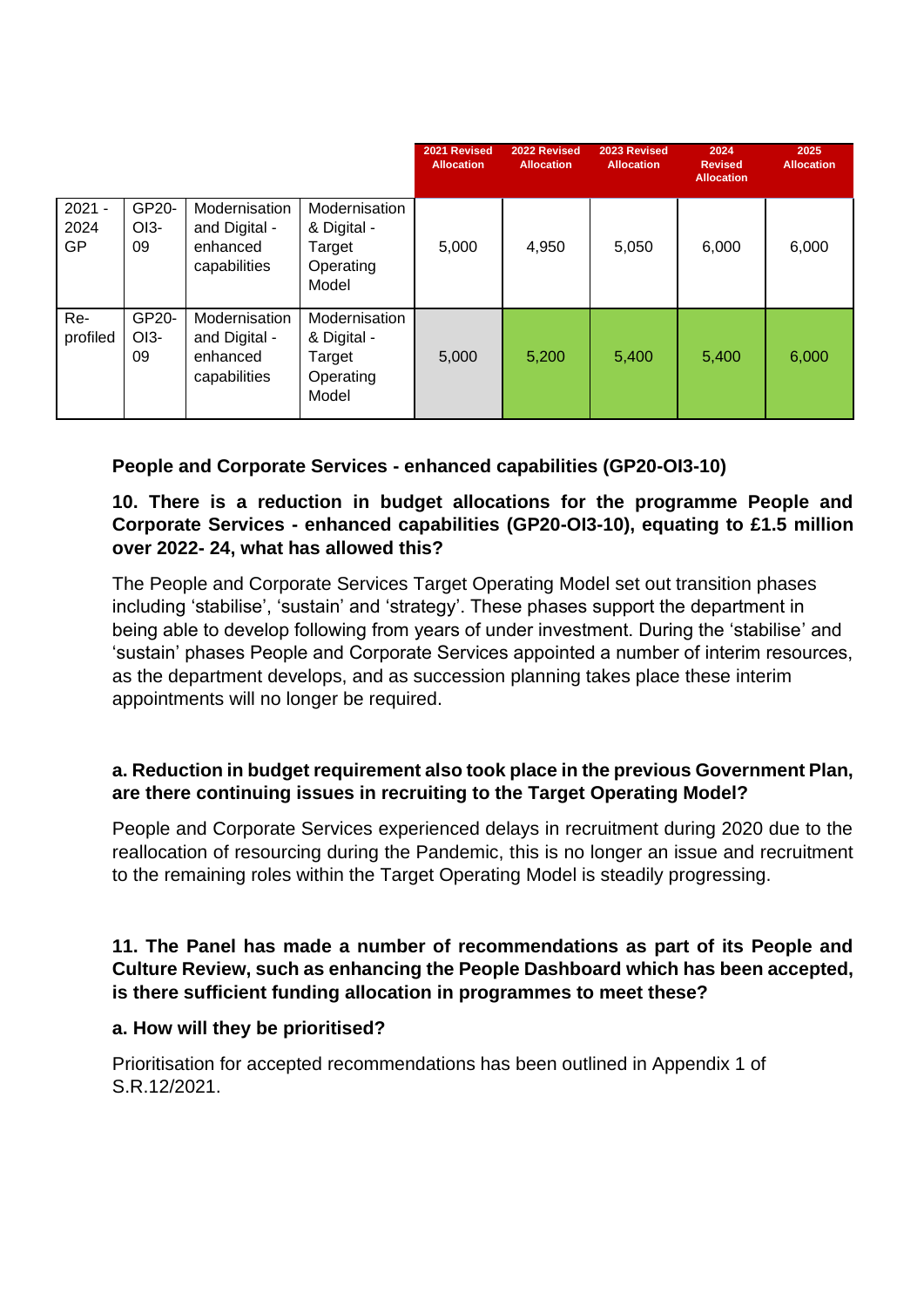Additionally, the People Strategy Plan for 2022 has now been published and sets out the direction of travel for the key activities, many of which address the recommendations and observations within the Review.

### **Supply Jersey (GP20-OI3-12)**

### **12. Is it still the intention that the release schedule for ITS would see the Supply Jersey system fully decommissioned by the end of 2023?<sup>2</sup>**

The operational use of Supply Jersey is expected to cease in 2022 as part of Release 1 of the ITS Programme. Read-only access will need to be retained post go-live of Release 1 to deal with queries and to support the 2022 year-end audit. We still expect that the system will be fully decommissioned by the end of 2023.

### **Supporting OneGov (GP20-OI3-13)**

**13. The Panel notes that no further funding has been proposed for "Supporting OneGov" (GP20-OI3-13), it was believed that the TDP contract would be extended to run until 31/03/2022. Where are these costs shown in the Government Plan 2022-25?**

#### **a. Could you please confirm that the Team Jersey programme is now being run in house?**

The TDP contract was extended to run until 31/03/2022 but with no additional budget allocated to fund the extension. The People and Corporate Services budget has absorbed this cost from within its existing budget provision. Work is in train to transfer the Team Jersey programme back in-house and into People and Corporate Services by the end of the calendar year. It is intended that the suite of Team Jersey Leader and Colleague Workshops will form part of an ongoing and ever developing wider curriculum of learning interventions that are available for staff to attend based on a demand / learner-led approach. There is now in-house capability in place to deliver these workshops.

#### **Technology Transformation Programme (GP20-OI3-14)**

#### **14. Funding requirement for the Technology Transformation Programme has reduced considerably for the 2022-23 period, why is this?**

Funding previously included in the TTP for a number of IT projects has been moved into GP22 and is now held in the Projects section of the Plan. The overall reduction in 2022 is £9.846m. Of this amount, £8.596m has been transferred to Projects. The balance of £1.25m represents a reduction in the cost of the TTP in relation to CRM. The transfer of funding to the Projects section of the Plan explains the increases referred to in some of the questions below.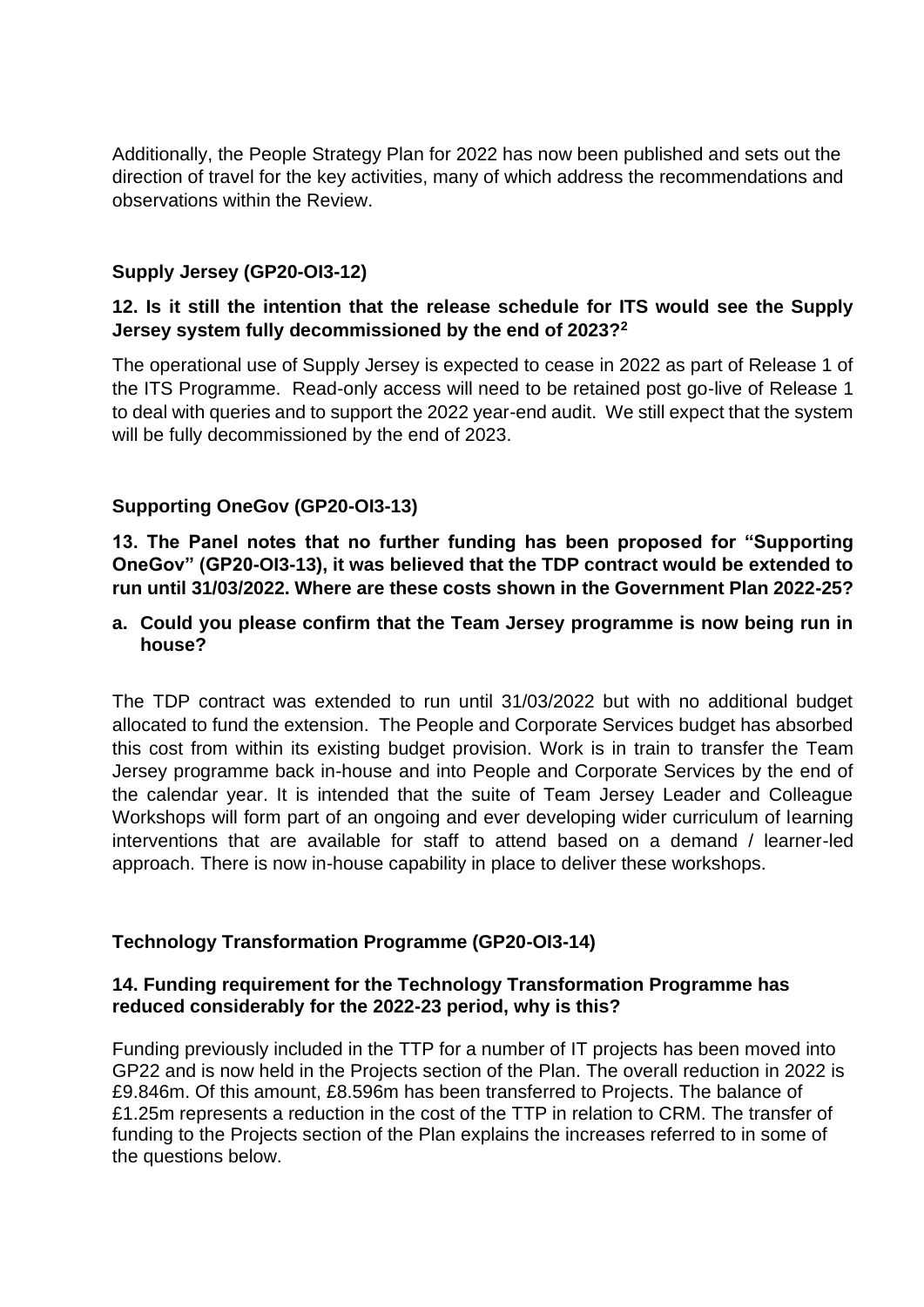The Business Case for TTP was originally drafted in 2019 with multiple estimates based on pre-discovery. The discovery stage commenced in 2020 and 2021, taking into consideration delay due to the demand of support for COVID-19. The initial Outline Business Case was reduced to meet the needs of other Government of Jersey activities, including COVID-19 expenditure. As the discovery continued, budget was transferred from TTP to specific project requirements.

Whilst projects are in progress, all project costs are now accounted for in the project Head of Expenditure (HoE). A shortfall has been recognised from 2023 onward and a business case will be drafted in due course in order to request additional funding.

| Proposed Gov Plan 2022-2025               | 2020                     | 2021                     | 2022                     | 2023                     | 2024           | 2025                     | <b>Total</b>             | <b>Total GP</b><br>2022-25 |
|-------------------------------------------|--------------------------|--------------------------|--------------------------|--------------------------|----------------|--------------------------|--------------------------|----------------------------|
| <b>MS Foundations</b>                     | 1.06                     | 3.30                     |                          | 4.87                     | 5.84           | 5.84                     | 25.37                    | 16.56                      |
| Shortfall MS Foundation                   | 0.00                     | (0.05)                   |                          | (1.14)                   | (3.54)         | (2.69)                   | (4.90)                   | (7.37)                     |
| <b>Total MS Foundation</b>                | 1.06                     | 3.25                     | ۰                        | 3.73                     | 2.30           | 3.15                     | 20.47                    | 9.19                       |
| <b>Cyber Security</b>                     | $\overline{\phantom{0}}$ | 0.50                     | $\overline{\phantom{0}}$ | 1.60                     | 2.22           | 2.22                     | 7.71                     | 6.04                       |
| <b>CRM</b>                                | $\overline{\phantom{a}}$ | $\overline{\phantom{a}}$ | $\overline{\phantom{a}}$ | $\overline{\phantom{0}}$ | -              | ۰                        | $\overline{\phantom{0}}$ |                            |
| Health (EPR)                              | $\overline{\phantom{0}}$ | 0.82                     | 3.80                     | 4.55                     | 4.43           | 4.03                     | 17.63                    | 16.81                      |
| Benefits Administration & Payments System | -                        | $\overline{\phantom{a}}$ | ۰                        | $\overline{\phantom{0}}$ | $\blacksquare$ | $\overline{\phantom{a}}$ | $\overline{\phantom{a}}$ |                            |
| Service Digitisation                      | ٠                        | $\overline{\phantom{a}}$ | ۰                        | 0.75                     | 0.75           | 0.75                     | 3.00                     | 2.25                       |
| Integrated Technology Solution            | ۰                        | $\overline{\phantom{a}}$ | $\overline{\phantom{a}}$ |                          | 1.92           | 1.47                     | 6.99                     | 3.39                       |
| Electronic Document & Record Management   | $\overline{\phantom{0}}$ | $\overline{\phantom{a}}$ | $\overline{\phantom{a}}$ | $\blacksquare$           | 0.70           | 0.70                     | 2.80                     | 1.40                       |
| Contigency                                |                          |                          | 0.99                     |                          |                |                          | $\overline{\phantom{a}}$ | 0.99                       |
| <b>Total</b>                              | 1.06                     | 4.57                     | 4.79                     | 10.63                    | 12.32          | 12.32                    | 58.60                    | 40.07                      |

### **a. Could you please outline what the annual budget of £12.3 million from 2024 will be used for, and if this ill be a stable cost?**

The £12.3m budget, was originally identified to cover several projects within the Technology Transformation Programme: MS Foundations (£2.3m); Cyber (£2.22m); Health (£4.43m); Service Digitisation (£0.75m); ITS (£1.92m); EDMS (£0.7m).

MS Foundations will require additional revenue spending from 2024. This is the result of decisions made during discovery and early delivery.

- The original plan included 4,000 employees as there were different IT budgets for Health and Police employees, We have since incorporated these organisations into the central plan including specific security compliance required to work seamlessly with UK National Policing standards.
- The addition of the 'evergreen' Microsoft Managed Desktop, that supports the Cyber Security programme.
- Additional spending to support Microsoft Cloud Storage and Computing.

In summary, there will be annual spending of £3.5m above the original £12.5m from 2024 onwards to take into account the additional scope of people and service. This is required to deliver and maintain business services and to address the significant technical debt that was found during the discovery work in 2019 and 2020.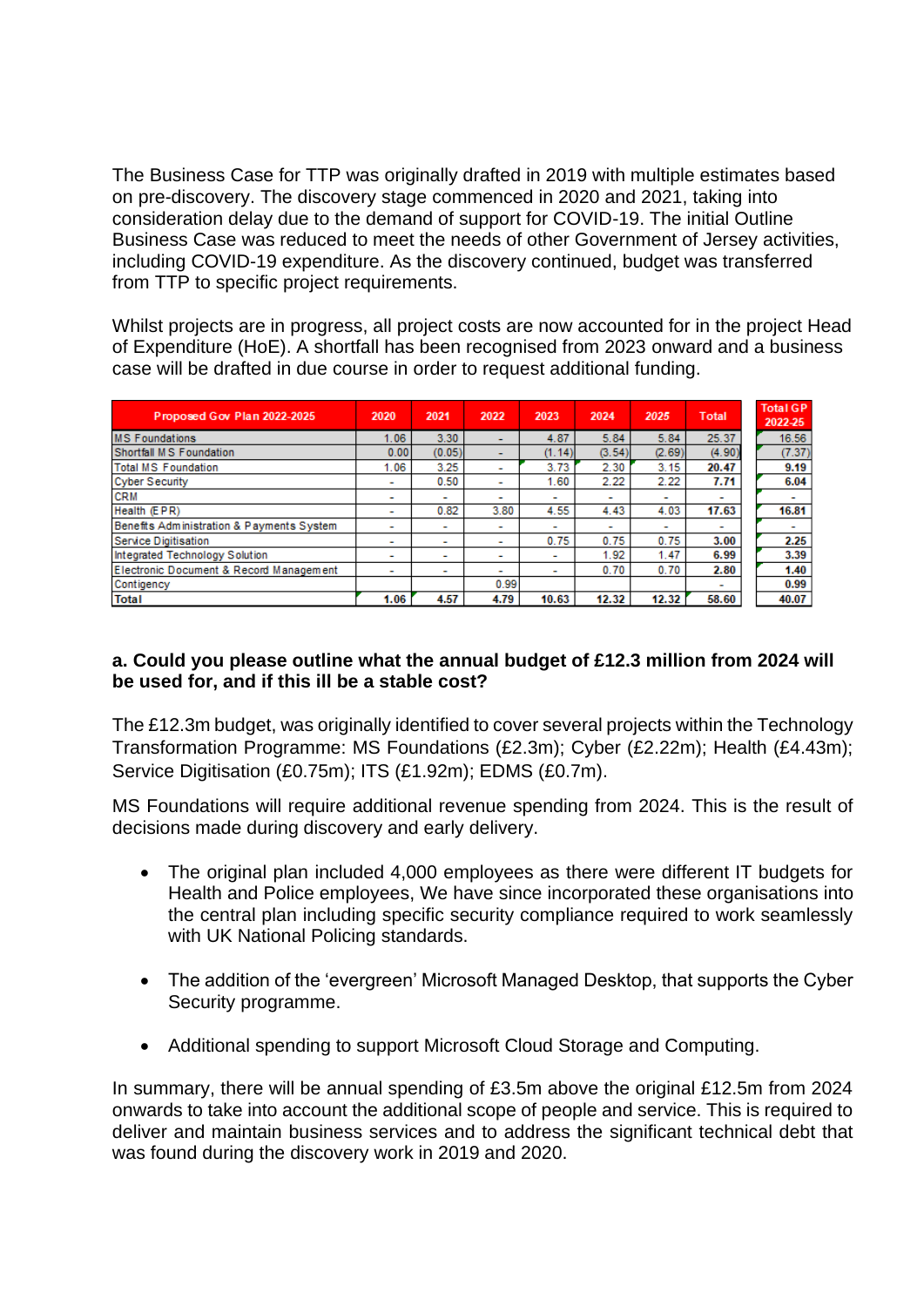### **b. When will monetary benefit of the TTP be identified and how will they be reflected in the Government Plan?**

The TTP was developed to address the technical debt that gave significant risk to the Government of Jersey. The TTP is targeted at reducing risk to the Government of Jersey by putting in place modern infrastructure and applications to support key citizen and employee services.

# **Re-organisation Ministerial Support Unit (GP21-O13-17)**

# **15. The Ministerial Office has a vacancy of 0.5 FTE at this time, as part of managing its vacancies and overall budget. This vacancy will be filled in the next few months.**

# **a. Is there still the requirement for the full funding allocation?**

No additional funding is being sought for the Ministerial Office in the 2022 Government Plan, given the general need for financial restraint in public spending. However, the full funding allocation is still required as the work involved in supporting Ministers remains considerable, as the Ministerial Office perform a crucial function in bringing together the range of issues for Ministers and are the conduit for work with the States Greffe.

In 2021, for example, additional work has been required in relation to the delivery of the Hospital Project, and the effective management of the fisheries issue, as well as the ongoing pandemic response and other matters. While efforts continue to improve efficiency, including use of Microsoft Teams functionality to automate processes, capacity issues do remain.

# **Re-organisation Communication (GP21-O13-18)**

# **16. Is there the possibility to reduce the funding requirement of Re-organisation Communication (GP21-OI3-18)?**

Currently, the budget for the Communications Directorate is entirely made up of staff costs with no funds for supplies, advertising or learning and development. The Directorate aspires to reduce its cost but currently this would result in other departments spending their own budgets on communication campaigns. This could result in overspends, inefficiencies and the use of off-Island agencies, all of which the Directorate has been very successful in preventing over the last two years. By having a central communications function, run and managed by professionals, there is less waste occurring in other parts of the organisation and more work can be done in-house, on-Island and for less money. The Directorate is looking at expanding its recharge and commercial model to increase its efficiency, reduce external communications and marketing spend across the States of Jersey, and to provide greater learning and development for officers who can then take on other tasks currently being done by agencies.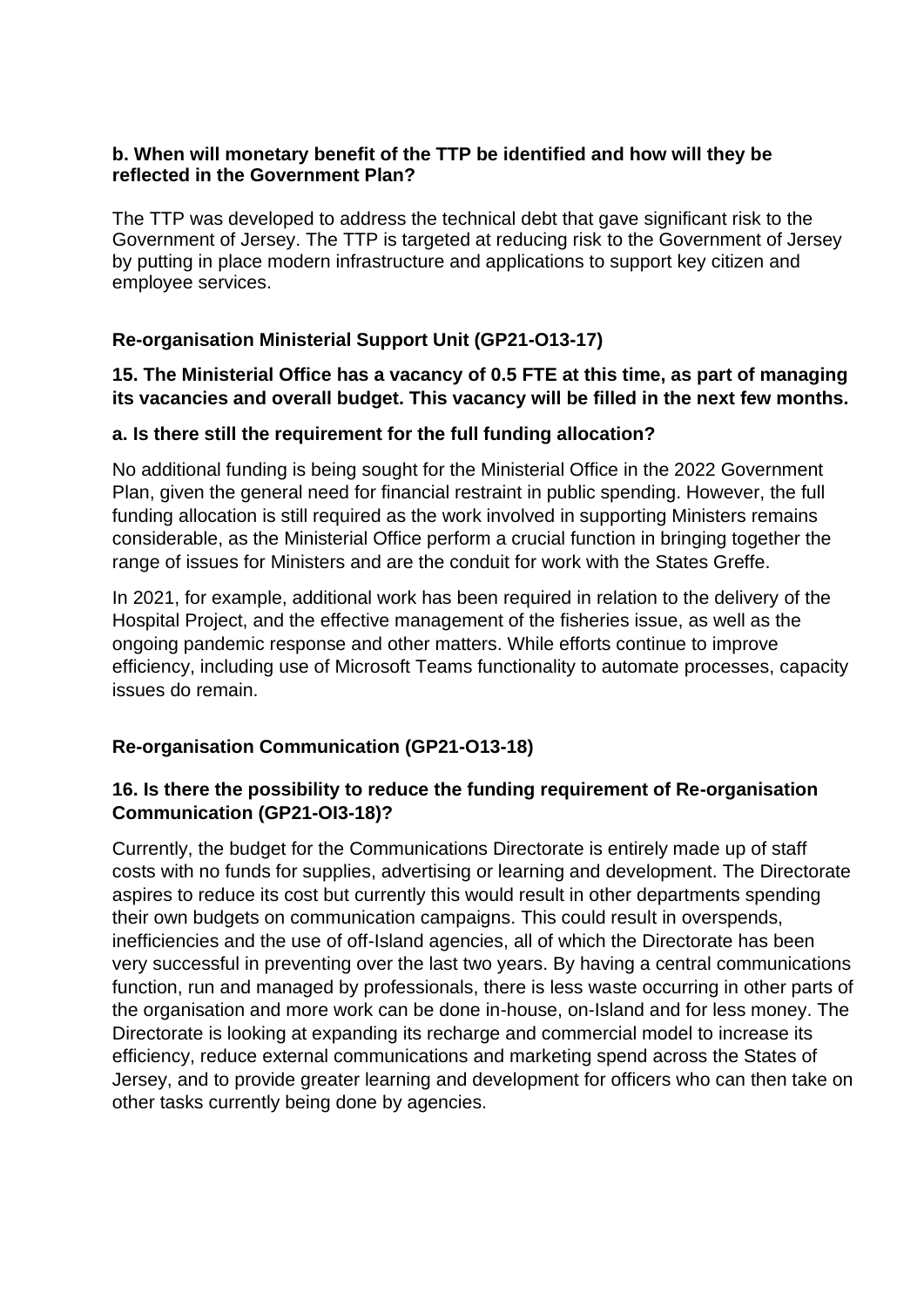### **Office Modernisation (OI3-21)**

### **17. It is understood that £5 million was an estimate of rent payable on the new government office, why is this reduced in 2024 and deferred to 2025?**

In Autumn 2020, when approving the Government Plan 2021 – 2024, the expected completion date for the new office building was early 2024. The lodging by the Scrutiny Liaison Committee of Proposition P.18 / 2021, and subsequent debate by the States Assembly, resulted in a delay to the appointment of the Development Partner. Accordingly, the completion date of the new building was delayed until Summer 2024.

The Government only commences paying rent when it occupies the new building. Therefore, the amount of rent that it is presently envisaged will be paid in 2024 has been reduced (to reflect the impact of the delay when compared to that approved in the Government Plan 2021 – 2024).

There is no rental deferment until 2025; the rental allowance forecast for 2025 is shown in the Government Plan for the first time (as the forecast spend covered by the Government Plan 2021 – 2024 went up to 31 December 2024).

#### **a. Why is there no indication as to whether the option to purchase is likely to be taken?**

The default position under the development agreement is for the States to lease the office for a total of 25 years. There is an option to purchase the new building, but this would require a States decision to allocate funding for this purpose. The purchase option cannot be executed until the building is complete, and the option will expire in at the end of July 2027. This is a matter for a future Assembly, and at present no funds are requested in the Government Plan 2022 – 2025 – which assumes the rental of the building.

#### **Income and Expenditure Survey (CSP4-3-03)**

#### **18. Did the programme Income & Expenditure Survey (CSP4-3-03) receive preliminary funding in 2021? The summary business case outlines "This project is a one-off requirement spanning the years 2021, 2022, and 2023"**

As a result of the amendment to amendment 17 of GP21, £150k was allocated to SPPP, split £120k for the Living Costs and Household Income Survey (aka Income and Expenditure Survey) and £30k for the poverty strategy.

This is referenced on p212 of the Government Plan 2021-24 [ID Government Plan 2021 to](https://eur02.safelinks.protection.outlook.com/?url=https%3A%2F%2Fwww.gov.je%2FSiteCollectionDocuments%2FGovernment%2520and%2520administration%2FID%2520Government%2520Plan%25202021%2520to%25202024%2520CB.pdf&data=04%7C01%7C%7C6cdf011bc9604f96a5e608d99df143a2%7C2b5615117ddf495c8164f56ae776c54a%7C0%7C0%7C637714481805614624%7CUnknown%7CTWFpbGZsb3d8eyJWIjoiMC4wLjAwMDAiLCJQIjoiV2luMzIiLCJBTiI6Ik1haWwiLCJXVCI6Mn0%3D%7C1000&sdata=RAfAfOAptOT129F2MAsAwKa1roklRIGA9%2FP1CNtv3WQ%3D&reserved=0)  [2024 CB.pdf](https://eur02.safelinks.protection.outlook.com/?url=https%3A%2F%2Fwww.gov.je%2FSiteCollectionDocuments%2FGovernment%2520and%2520administration%2FID%2520Government%2520Plan%25202021%2520to%25202024%2520CB.pdf&data=04%7C01%7C%7C6cdf011bc9604f96a5e608d99df143a2%7C2b5615117ddf495c8164f56ae776c54a%7C0%7C0%7C637714481805614624%7CUnknown%7CTWFpbGZsb3d8eyJWIjoiMC4wLjAwMDAiLCJQIjoiV2luMzIiLCJBTiI6Ik1haWwiLCJXVCI6Mn0%3D%7C1000&sdata=RAfAfOAptOT129F2MAsAwKa1roklRIGA9%2FP1CNtv3WQ%3D&reserved=0) and says "the Total Revenue Head of Expenditure for Strategic Policy, Planning and Performance shall be increased by £150,000 to provide funding for Statistics Jersey to undertake additional surveys and analysis as needed to complement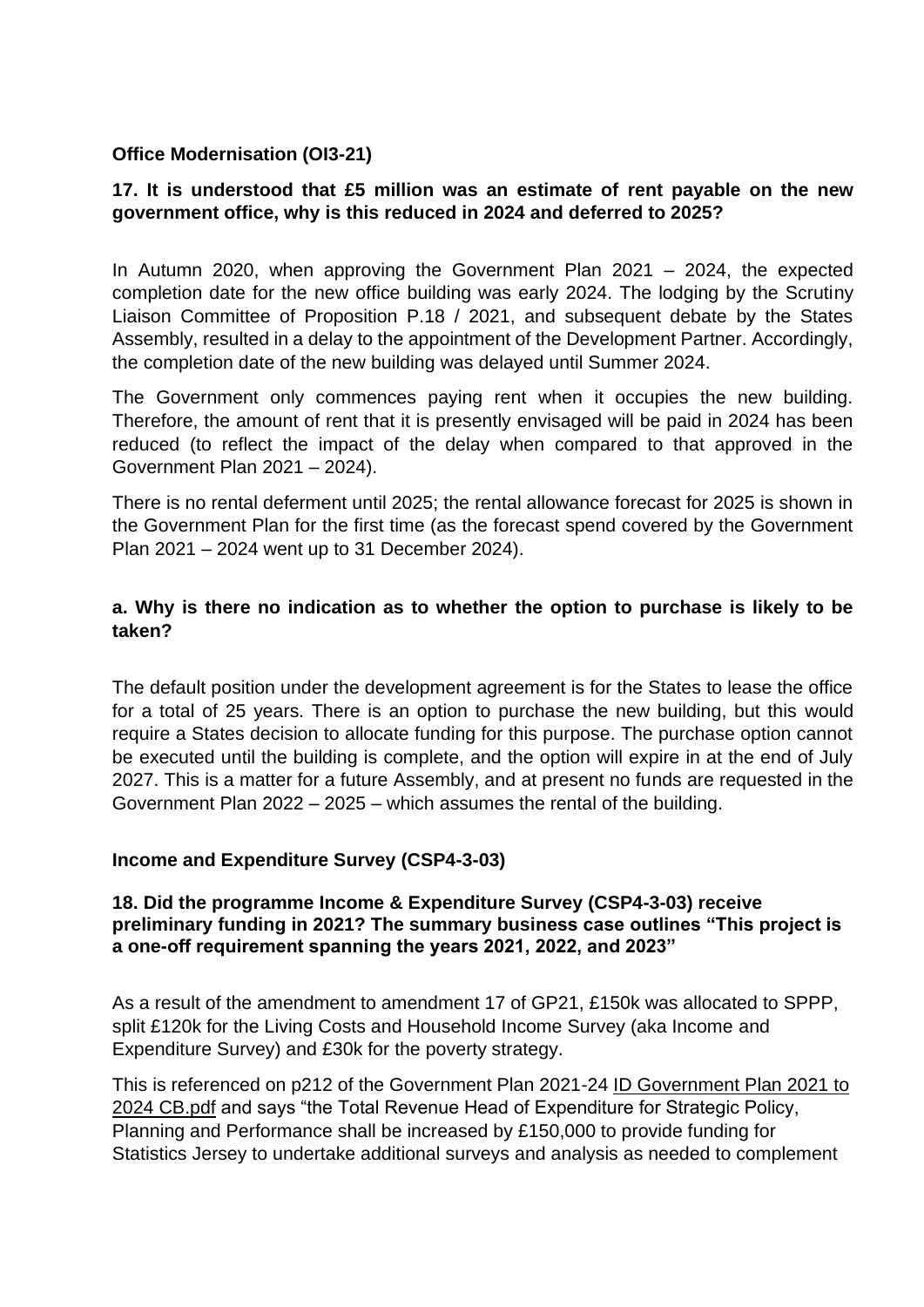the results of the 2019/2020 Living Costs and Household Income Survey and to provide funding to develop a Poverty Strategy.

# **Capital Projects**

# **MS Foundation (major project)**

### **19. The Panel notes an additional request for £4.4 million in 2022, why is this when it had been previously identified that a reduction in cost was anticipated?**

MS Foundation will not receive new funding but receives a transfer of funds from TTP as introduced in Q14.

### **a. What has been the total cost of the project?**

The total cost of the project as at September 2021 is £3.5m (including £1.9m in 2020). The anticipated cost to completion is £7m of capital costs (which is £2m less than what was included in the 2020 Government plan) and £4.446 revenue costs transferred from TTP to cover the Microsoft licencing costs for the period of the Government Plan. The revenue requirement will be ongoing and resubmitted for subsequent plan cycles.

# **IT for Migration Service**

#### **20. The panel notes that there has been no requirement for further funding to the previous project "IT for Migration Service", has it been fully completed and are there no ongoing costs?**

The Migration controls IT project is well underway. The funding of £1M will cover the full project. The project is not yet complete. Ongoing costs will be incorporated into the CLS departmental budget.

# **OneGov Office**

### **21. Why has the investment requirement for the One Gov office been delayed into 2024?**

There is no delay in the investment by the Government into the new office development (the Government has been working on this project since 2019, and all spend to date is considered an 'investment' in the delivery of a modern, efficient public sector). Under the terms of the development agreement between the Development Partner and the Government, the Government does not pay rent on the new building until it is completed. This is presently scheduled for Summer 2024. Therefore, until this date, the only capital costs allocated to the project are the Government's project costs. After this date, rent will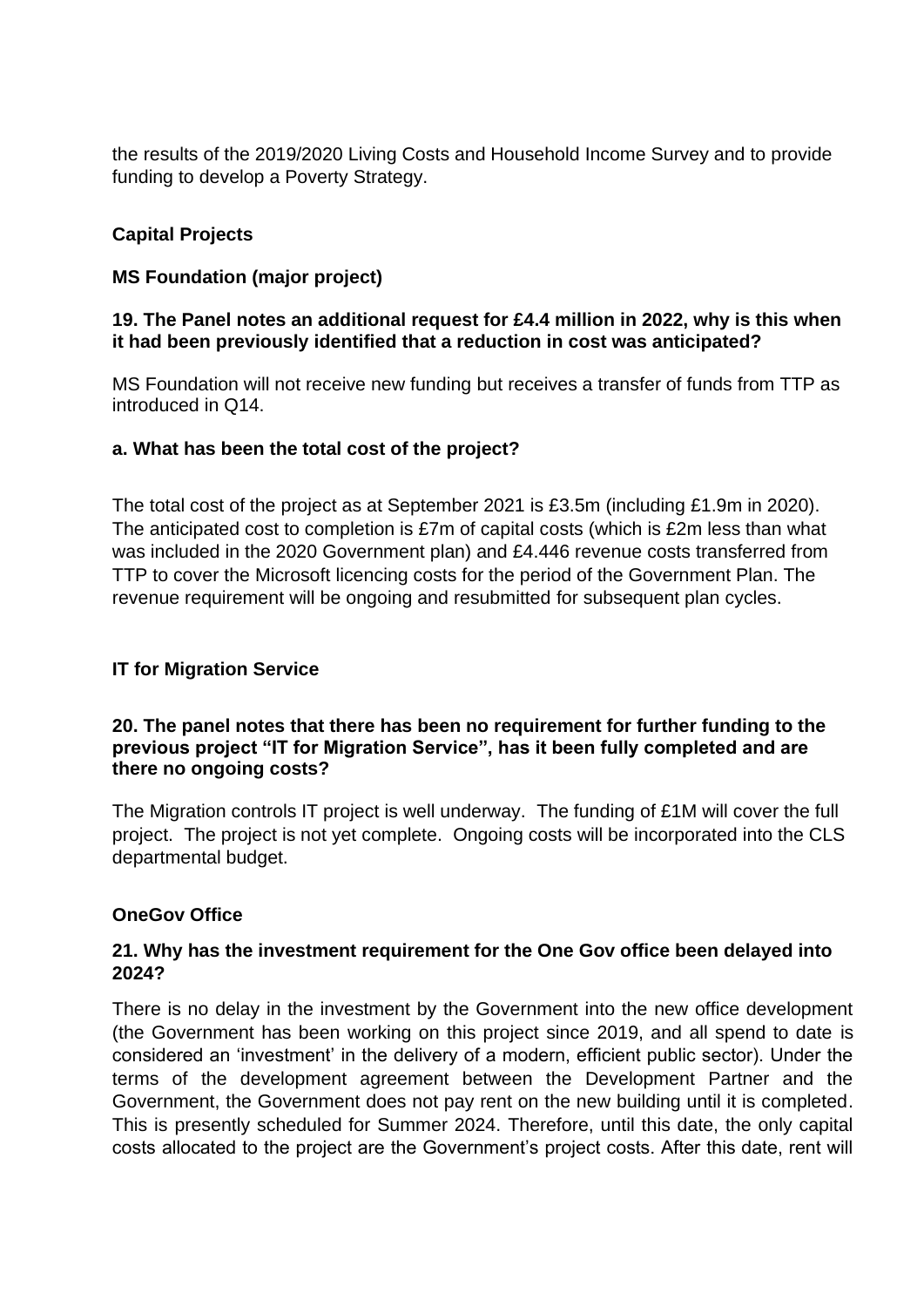be due, and the revenue costs associated with this are included for in the Government Plan 2022 – 2024.

### **a. Why is there an additional cost of £473,000?**

The lodging by the Scrutiny Liaison Committee of Proposition P.18 / 2021, and subsequent debate by the States Assembly, resulted in a delay to the appointment of the Development Partner. This has resulted in the Government incurring additional project costs to support the continued project management to the present planned completion of the project in Summer 2024.

#### **Integrated Tech Solution (Major Project), ITS Release 3 & 4 and ITS Release 3 Additional**

#### **22. It would appear the ITS project has been updated to require an additional £22.48 million over 2022 and 2023, bringing total allocation to £35.28 million for those years, why is this?**

The 2020 Government plan included an initial assessment undertaken in the Outline Business case prior to engaging in the procurement process. The understanding of the Programme costs has evolved significantly since the Outline Business Case. A Full Business Case has been developed consolidating our enhanced knowledge of the Programme and the costs associated with it. The estimated costs from 2021 onwards are now £63m which was made publicly available in March this year and are reflected in the updated numbers included in the 2022 Government plan draft.

#### **a. Why were these costs not previously identified and is it acceptable to continually increase budget?**

The initial OBC was an estimate prior to the procurement activity and full market engagement. The costs have not increased since the public announcement in March.

#### **b. Are the benefits of this project smaller than first anticipated? i. What will be done to ensure that the benefits are effectively tracked?**

The business case has been built to address the technical debt, as the investment is required to remove the risk of running systems that have not been updated since the early 2000s. The project is managed through the CPMO which tracks all committed benefits.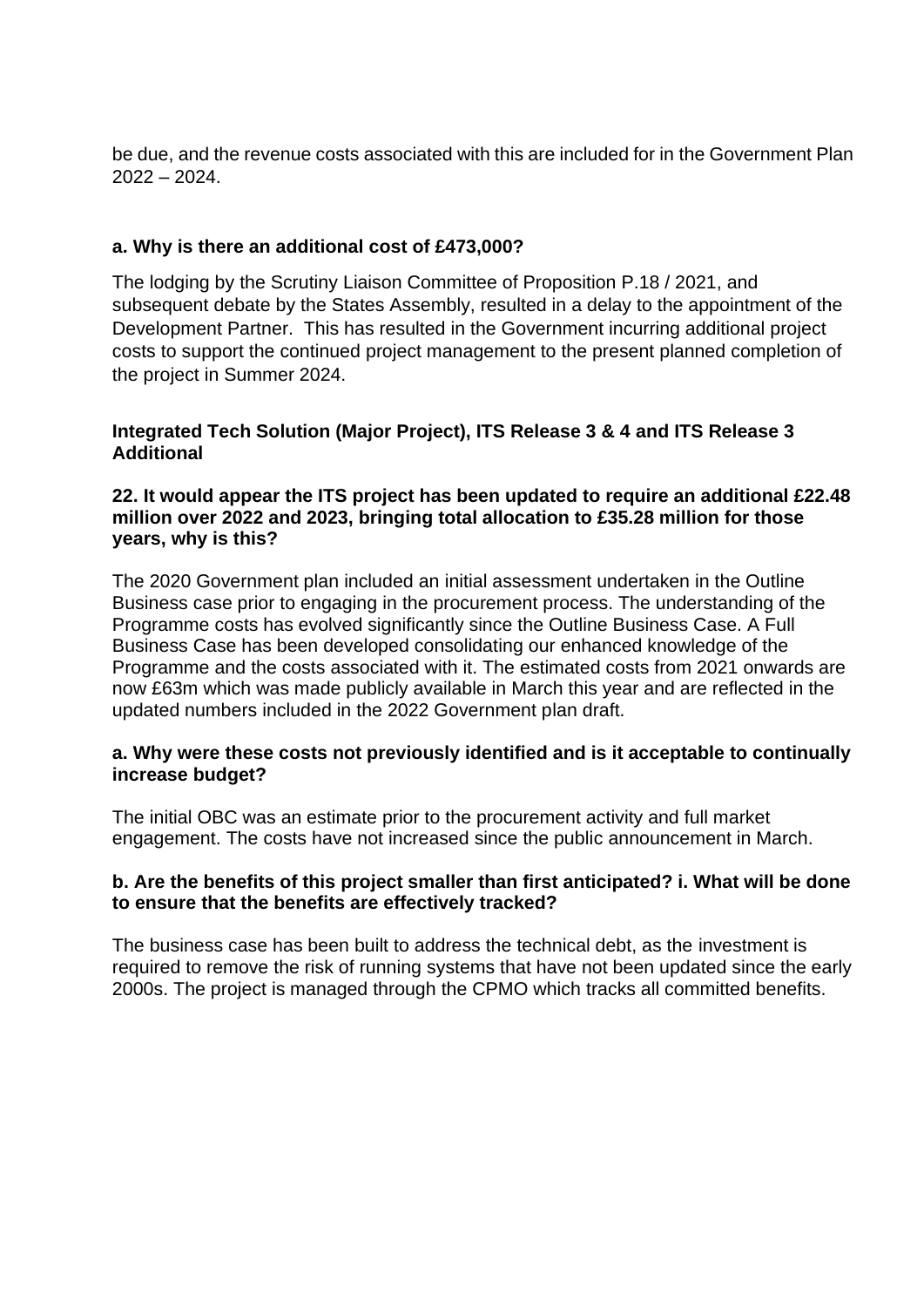### **Electronic document management solution**

#### **23. The funding requirement for the electronic document management solution has almost doubled to £3.9 million, why is this?**

The funding requirement has not increased overall. The figure included in the Government Plan represents a reprofile of spending and a transfer from the Technology Transformation Programme. The overall project in 2021-2024 was £2.5m in the Project/Capital Head of Expenditure and £2.8m revenue allocation from the TTP. In the 2022-2025 Government Plan £0.5m has been postponed to 2022 from 2021 in the Project Head of Expenditure. In addition, there is a transfer of £1.4m from the TTP across 2022 and 2023 to the project. I can confirm that funding for Electronic Document Management Solution remains the same, just a change of funding allocation.

#### **a. What has been spent to date?**

Nil. The £0.5m budget from 2021 has been postponed to 2022

# **Cyber (Major Project)**

### **24. There is a request for £3.1 million additional funding for the Cyber Security major project, what necessitates this increase?**

The Cyber Security project has not increased Government Plan spending as it includes £2m agreed capital deferral from 2020 to 2021 and £1.1m revenue transferred from the TTP.

#### **25. Is there no ongoing capital requirement past 2022?**

There is currently a re-planning exercise underway. However, it is expected that there will be capital costs in 2023.

#### **26. The project was initially budgeted £13.7 million and to be completed by the end of 2021, what is the current budget, spend, and anticipated completion date?**

The budget included in GP22 is £14.97m, which is comprised of the original budget of £13.8m and £1.17m transferred from TTP. £7.7m has been spent up to the end of September 2021. It is anticipated that the project as planned will complete in 2023.

#### **COO Replacement assets**

#### **27. Were any technology assets replaced as part of the MS Foundations project, if so, why is there further funding for COO Replacement assets?**